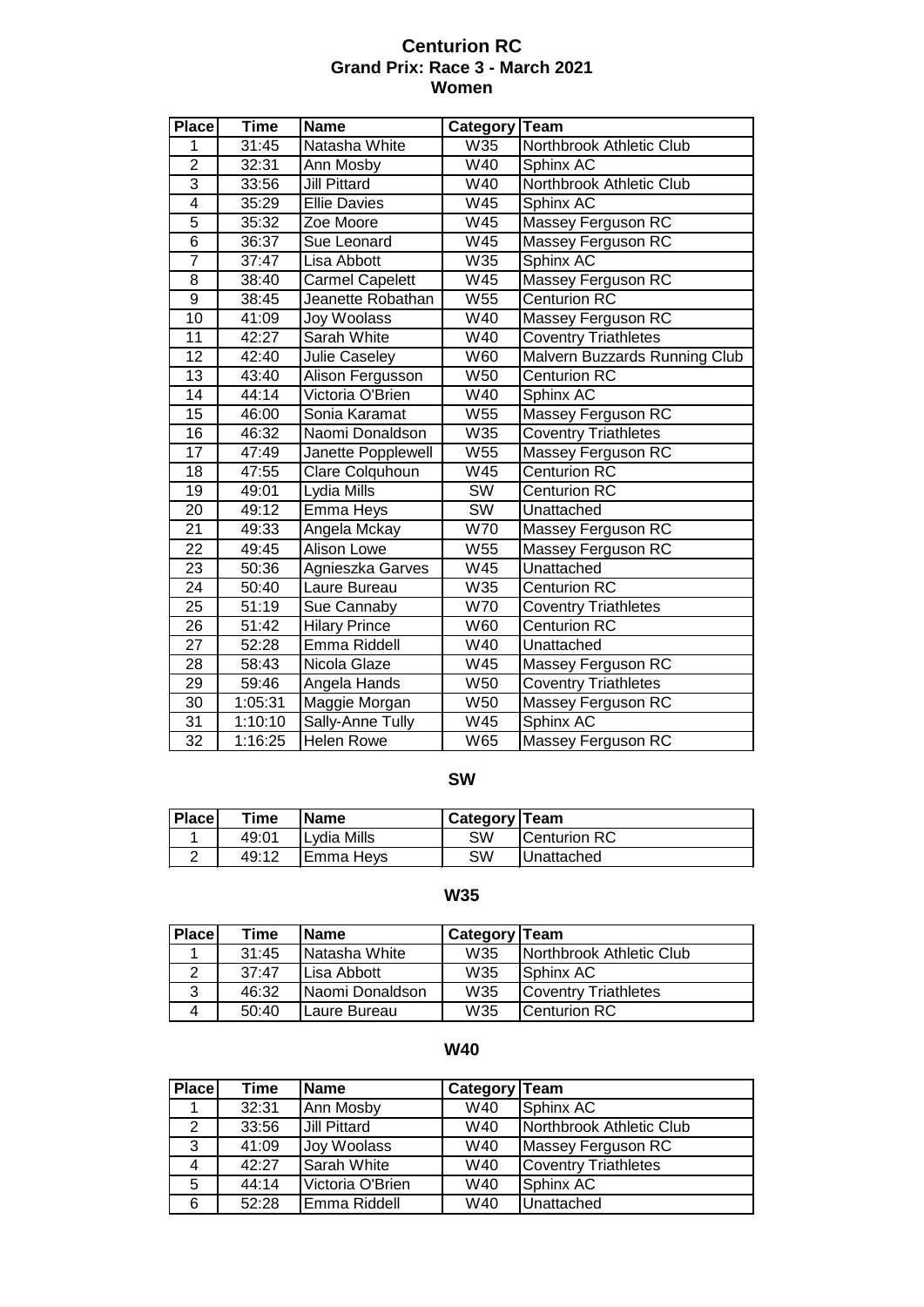**W45**

| Place | Time    | <b>IName</b>           | Category Team |                           |
|-------|---------|------------------------|---------------|---------------------------|
|       | 35:29   | <b>Ellie Davies</b>    | W45           | Sphinx AC                 |
| 2     | 35:32   | Zoe Moore              | W45           | Massey Ferguson RC        |
| 3     | 36:37   | <b>Sue Leonard</b>     | W45           | Massey Ferguson RC        |
| 4     | 38:40   | Carmel Capelett        | W45           | <b>Massey Ferguson RC</b> |
| 5     | 47:55   | <b>Clare Colquhoun</b> | W45           | <b>Centurion RC</b>       |
| 6     | 50:36   | Agnieszka Garves       | W45           | Unattached                |
| 7     | 58:43   | Nicola Glaze           | W45           | <b>Massey Ferguson RC</b> |
| 8     | 1:10:10 | Sally-Anne Tully       | W45           | Sphinx AC                 |

# **W50**

| <b>Place</b> | Time    | <b>IName</b>     | <b>Category Team</b> |                             |
|--------------|---------|------------------|----------------------|-----------------------------|
|              | 43:40   | Alison Fergusson | W <sub>50</sub>      | <b>ICenturion RC</b>        |
|              | 59:46   | Angela Hands     | W <sub>50</sub>      | <b>Coventry Triathletes</b> |
| 3            | 1:05:31 | Maggie Morgan    | W50                  | Massey Ferguson RC          |

# **W55**

| <b>Place</b> | Time  | <b>Name</b>        | Category Team   |                    |
|--------------|-------|--------------------|-----------------|--------------------|
|              | 38:45 | Jeanette Robathan  | W <sub>55</sub> | Centurion RC       |
| 2            | 46:00 | Sonia Karamat      | W55             | Massey Ferguson RC |
| 3            | 47:49 | Janette Popplewell | W <sub>55</sub> | Massey Ferguson RC |
| 4            | 49:45 | Alison Lowe        | W55             | Massey Ferguson RC |

#### **W60**

| Place | Time  | <b>Name</b>          | Category   Team |                               |
|-------|-------|----------------------|-----------------|-------------------------------|
|       | 42:40 | Julie Caseley        | W60             | Malvern Buzzards Running Club |
|       | 51:42 | <b>Hilary Prince</b> | W60             | <b>ICenturion RC</b>          |

#### **W65**

| <b>Place</b> | Time | <b>Name</b>        | Category   Team |                    |
|--------------|------|--------------------|-----------------|--------------------|
|              |      | 1:16:25 Helen Rowe | W65             | Massey Ferguson RC |

## **W70**

| <b>Place</b> | Time  | 'Name        | Category   Team |                              |
|--------------|-------|--------------|-----------------|------------------------------|
|              | 49:33 | Angela Mckay | W70             | Massey Ferguson RC           |
|              | 51:19 | Sue Cannaby  | W70             | <b>ICoventry Triathletes</b> |

## **Centurion RC**

| <b>Place</b>  | Time  | <b>Name</b>          | Category Team   |                     |
|---------------|-------|----------------------|-----------------|---------------------|
|               | 38:45 | Jeanette Robathan    | W <sub>55</sub> | Centurion RC        |
| $\mathcal{P}$ | 43:40 | Alison Fergusson     | W <sub>50</sub> | <b>Centurion RC</b> |
| 3             | 47:55 | Clare Colquhoun      | W45             | <b>Centurion RC</b> |
| 4             | 49:01 | Lydia Mills          | <b>SW</b>       | <b>Centurion RC</b> |
| 5.            | 50:40 | Laure Bureau         | W35             | Centurion RC        |
| 6             | 51:42 | <b>Hilary Prince</b> | W60             | <b>Centurion RC</b> |

# **Coventry Triathletes**

| <b>Place</b> | Time  | <b>IName</b>    | Category Team |                              |
|--------------|-------|-----------------|---------------|------------------------------|
|              | 42:27 | Sarah White     | W40           | <b>Coventry Triathletes</b>  |
| 2            | 46:32 | Naomi Donaldson | W35           | Coventry Triathletes         |
| 3            | 51:19 | Sue Cannaby     | W70           | <b>Coventry Triathletes</b>  |
| 4            | 59:46 | Angela Hands    | W50           | <b>ICoventry Triathletes</b> |